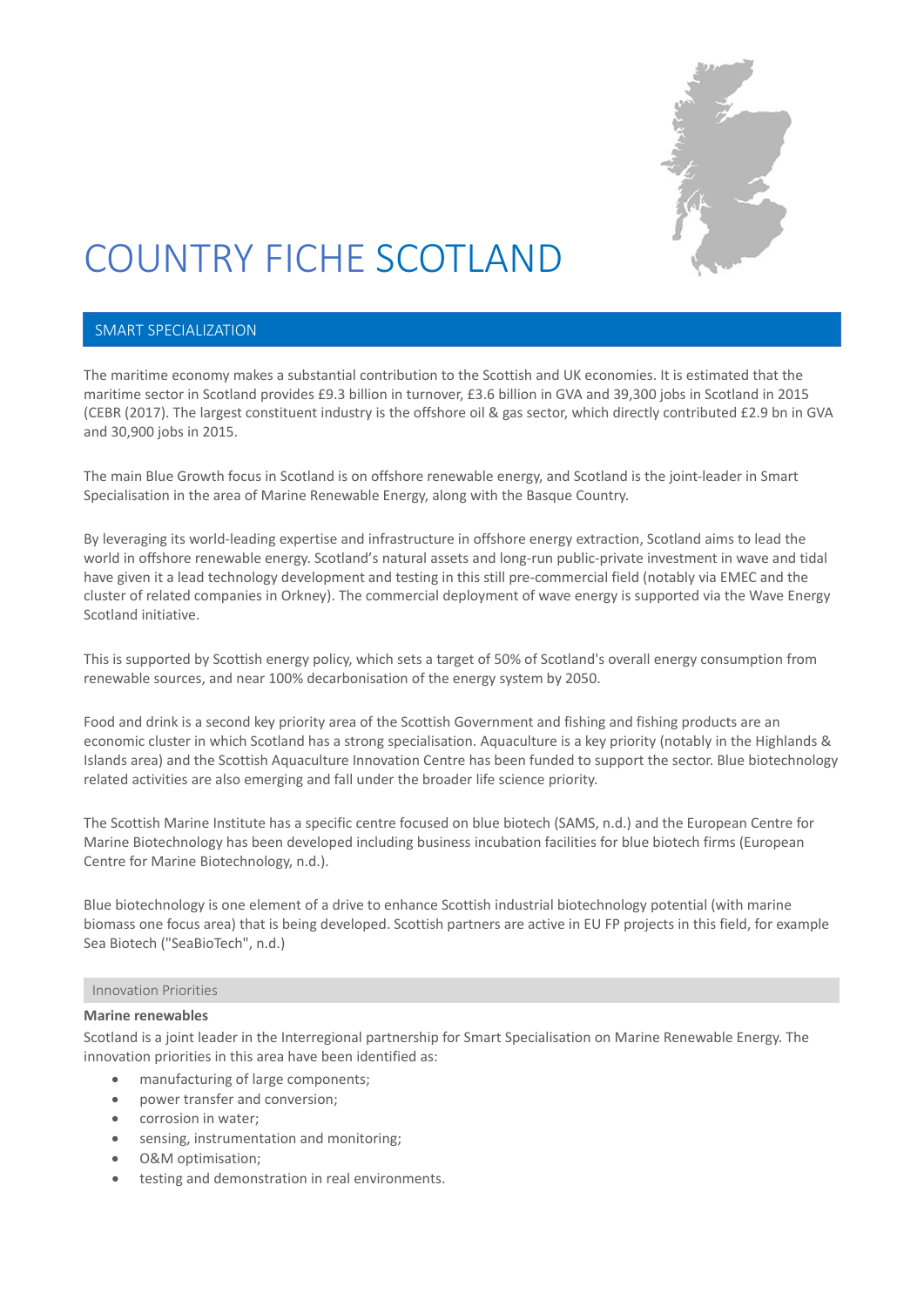### **Aquaculture**

Aquaculture is an increasingly important industry for Scotland, helping to sustain economic growth in the rural and coastal communities of the north and west. Involving the farming or culturing of fish, molluscs, crustaceans and seaweed, aquaculture produces our most valuable food export. The Scottish aquaculture industry is led by Atlantic salmon farming, but also produces significant quantities of Rainbow trout and mussels.

The Scottish Government supports the Aquaculture Industry Leadership Group as it seeks to deliver the industry's growth strategy by 2030. The strategy aims to:

- double the economic contribution of the sector from £1.8 billion in 2016, to £3.6 billion by 2030
- double the number of jobs to 18,000 by 2030

## INTELLECTUAL PROPERTY RIGHTS (IPR), REGULATIONS AND STANDARD SUPPORT

| <b>IPR</b>                      |                                                                                  |                                                        |                        |
|---------------------------------|----------------------------------------------------------------------------------|--------------------------------------------------------|------------------------|
| LOCAL IPR AMBASSADOR            | WEBSITE                                                                          | <b>TELEPHONE NUMBER</b>                                | FMAIL                  |
| Intellectual Property<br>Office | https://www.gov.uk/governme<br>nt/organisations/intellectual-<br>property-office | 0300 300 2000<br>Or +44 (0)1633 814000<br>(outside UK) | information@ipo.gov.uk |

| MARINE SPATIAL PLANNING         |                                                                                                                                                                                                                                                                                                                                                                                                                                                                                            |
|---------------------------------|--------------------------------------------------------------------------------------------------------------------------------------------------------------------------------------------------------------------------------------------------------------------------------------------------------------------------------------------------------------------------------------------------------------------------------------------------------------------------------------------|
| Policy Document                 | https://www2.gov.scot/topics/marine/marineenergy/wave/rlg/pentlandorkne<br>y/mspfinal                                                                                                                                                                                                                                                                                                                                                                                                      |
| Website                         | http://marine.gov.scot/                                                                                                                                                                                                                                                                                                                                                                                                                                                                    |
| REGULATION AND STANDARD SUPPORT |                                                                                                                                                                                                                                                                                                                                                                                                                                                                                            |
| <b>AGENCIES</b>                 |                                                                                                                                                                                                                                                                                                                                                                                                                                                                                            |
| Name agency                     | Marine Scotland                                                                                                                                                                                                                                                                                                                                                                                                                                                                            |
| Concerning                      | marine renewable, fishing vessel, freshwater fisheries and seal<br>licensing<br>ensuring compliance with fisheries regulations<br>promoting sustainable, profitable and well-managed fisheries and<br>aquaculture industries<br>ensuring a sound scientific evidence base exists to inform our<br>marine policies<br>the sustainable management of freshwater fish and fisheries<br>resources<br>promoting sustainable economic growth from the marine<br>$\bullet$<br>renewables industry |
| Link to website                 | http://marine.gov.scot/                                                                                                                                                                                                                                                                                                                                                                                                                                                                    |
| telephone number                | 00 44 300 244 4000                                                                                                                                                                                                                                                                                                                                                                                                                                                                         |
| Name agency                     | Crown Estate Scotland                                                                                                                                                                                                                                                                                                                                                                                                                                                                      |
| Concerning                      | Leasing and managing seabed and coastal zones                                                                                                                                                                                                                                                                                                                                                                                                                                              |
| Link to website                 | http://www.crownestatescotland.com/                                                                                                                                                                                                                                                                                                                                                                                                                                                        |
| telephone number                | 00 44 131 260 6070                                                                                                                                                                                                                                                                                                                                                                                                                                                                         |
| Name agency                     | Scottish Development International                                                                                                                                                                                                                                                                                                                                                                                                                                                         |
| Concerning                      | Investment and Trade                                                                                                                                                                                                                                                                                                                                                                                                                                                                       |
| Link to website                 | https://www.sdi.co.uk/                                                                                                                                                                                                                                                                                                                                                                                                                                                                     |
| telephone number                | +44 300 013 2734                                                                                                                                                                                                                                                                                                                                                                                                                                                                           |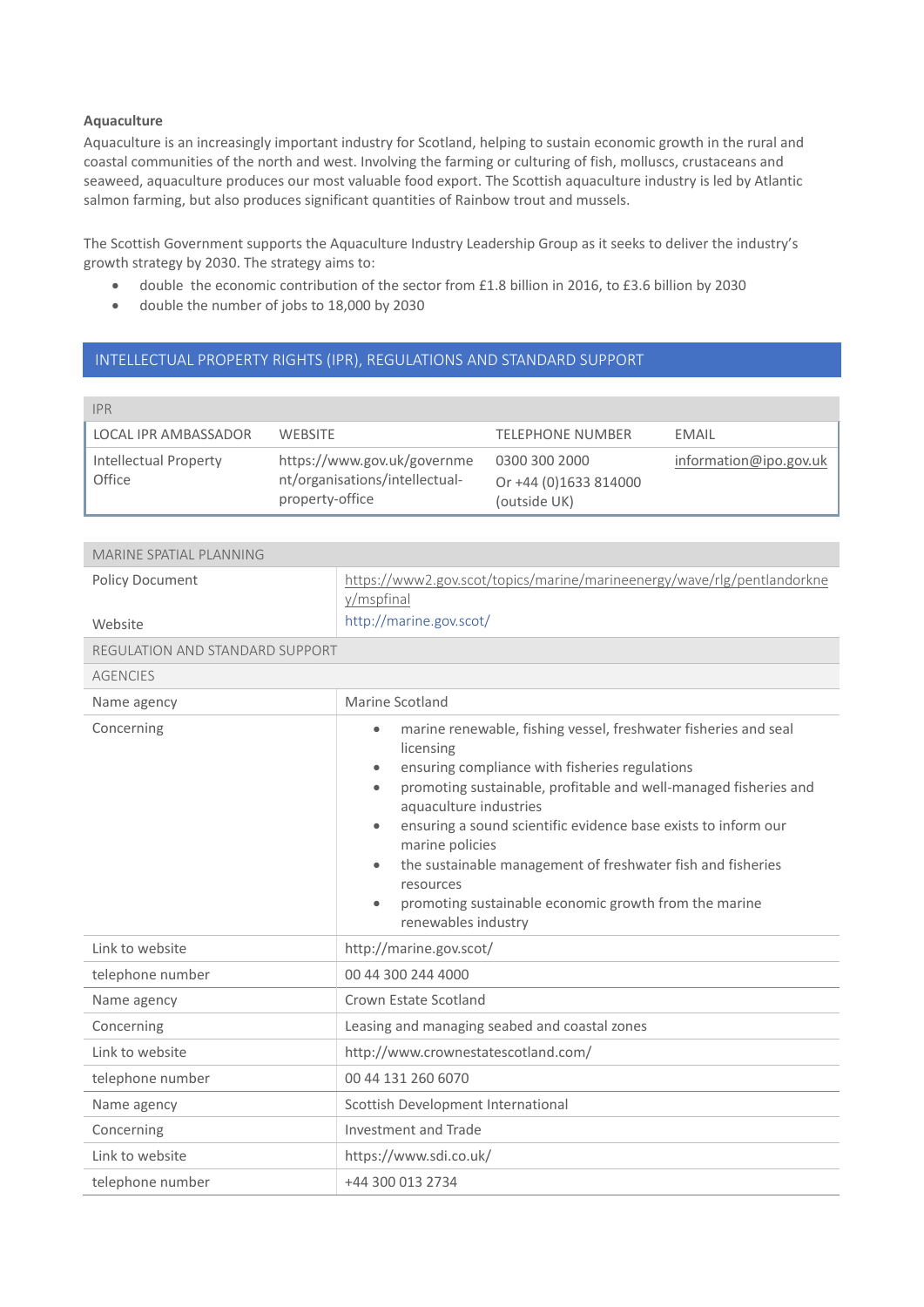| Name agency      | Scottish Entreprise                  |
|------------------|--------------------------------------|
| Concerning       | Support for companies in Scotland    |
| Link to website  | https://www.scottish-enterprise.com/ |
| telephone number | 0044 300 013 3385                    |

# PERMITS AND EXEMPTIONS

| NAME PERMIT        | <b>MARINE LICENSE</b>                                               |
|--------------------|---------------------------------------------------------------------|
| Isssuing authority | Marine Scotland Licensing Operations Team                           |
| Applies to         | Activities in sea areas                                             |
| Link to website    | https://www2.gov.scot/topics/marine/fish-shellfish/18716/marlicence |
| Name permit        | onshore planning permission                                         |
| Isssuing authority | local planning authority                                            |
| Applies to         | onshore works and constructions                                     |
| Link to website    | https://www2.gov.scot/publications/2009/08/11133705/1               |
| Name permit        | Seabed Lease                                                        |
| Isssuing authority | Crown Estate Scotland                                               |
| Applies to         | FOreshore and seabed out to 12 nautical miles                       |
| Link to website    | http://www.crownestatescotland.com/                                 |
|                    |                                                                     |

## CROSS BORDER FINANCIAL INSTRUMENTS

| TYPE OF FINANCIAL INSTRUMENT        | Grant                                                                                                                                                                                                                                                                                                                                                                                                                                                                                                                                                                                                                                                 |
|-------------------------------------|-------------------------------------------------------------------------------------------------------------------------------------------------------------------------------------------------------------------------------------------------------------------------------------------------------------------------------------------------------------------------------------------------------------------------------------------------------------------------------------------------------------------------------------------------------------------------------------------------------------------------------------------------------|
| <b>NAME FINANCIAL INSTRUMENT</b>    | <b>Regional Selective Assistance (RSA) grants</b>                                                                                                                                                                                                                                                                                                                                                                                                                                                                                                                                                                                                     |
| <b>DESCRIPTION</b>                  | Regional Selective Assistance (RSA) grants are available to help<br>projects that will create or protect jobs in Scotland.<br>To qualify, your project must meet ALL the following criteria:<br>Take place within an assisted area in Scotland<br>$\bullet$<br>Directly create or safeguard jobs within your business<br>۰<br>Should not be offset by job losses elsewhere<br>$\bullet$<br>Involve an element of capital investment<br>۰<br>Be mainly funded from the private sector, including the<br>$\bullet$<br>company's own cash resources<br>Be financially viable, make commercial sense and<br>$\bullet$<br>contribute to Scotland's economy |
| <b>TRANSNATIONAL DIMENSION</b>      | Open to none scottish companies. However the project must be<br>based in Scotland                                                                                                                                                                                                                                                                                                                                                                                                                                                                                                                                                                     |
| <b>TYPE OF FINANCIAL INSTRUMENT</b> | Grants                                                                                                                                                                                                                                                                                                                                                                                                                                                                                                                                                                                                                                                |
| NAME FINANCIAL INSTRUMENT           | Horizon 2020                                                                                                                                                                                                                                                                                                                                                                                                                                                                                                                                                                                                                                          |
| <b>DESCRIPTION</b>                  | Horizon 2020 is the largest ever European Union (EU) research and<br>innovation programme. It's open to everyone and has an emphasis<br>on excellent science, industrial leadership and tackling societal<br>challenges.                                                                                                                                                                                                                                                                                                                                                                                                                              |
| <b>TRANSNATIONAL DIMENSION</b>      | Open to EU Member states, EEA members, and third countries in<br>some instances                                                                                                                                                                                                                                                                                                                                                                                                                                                                                                                                                                       |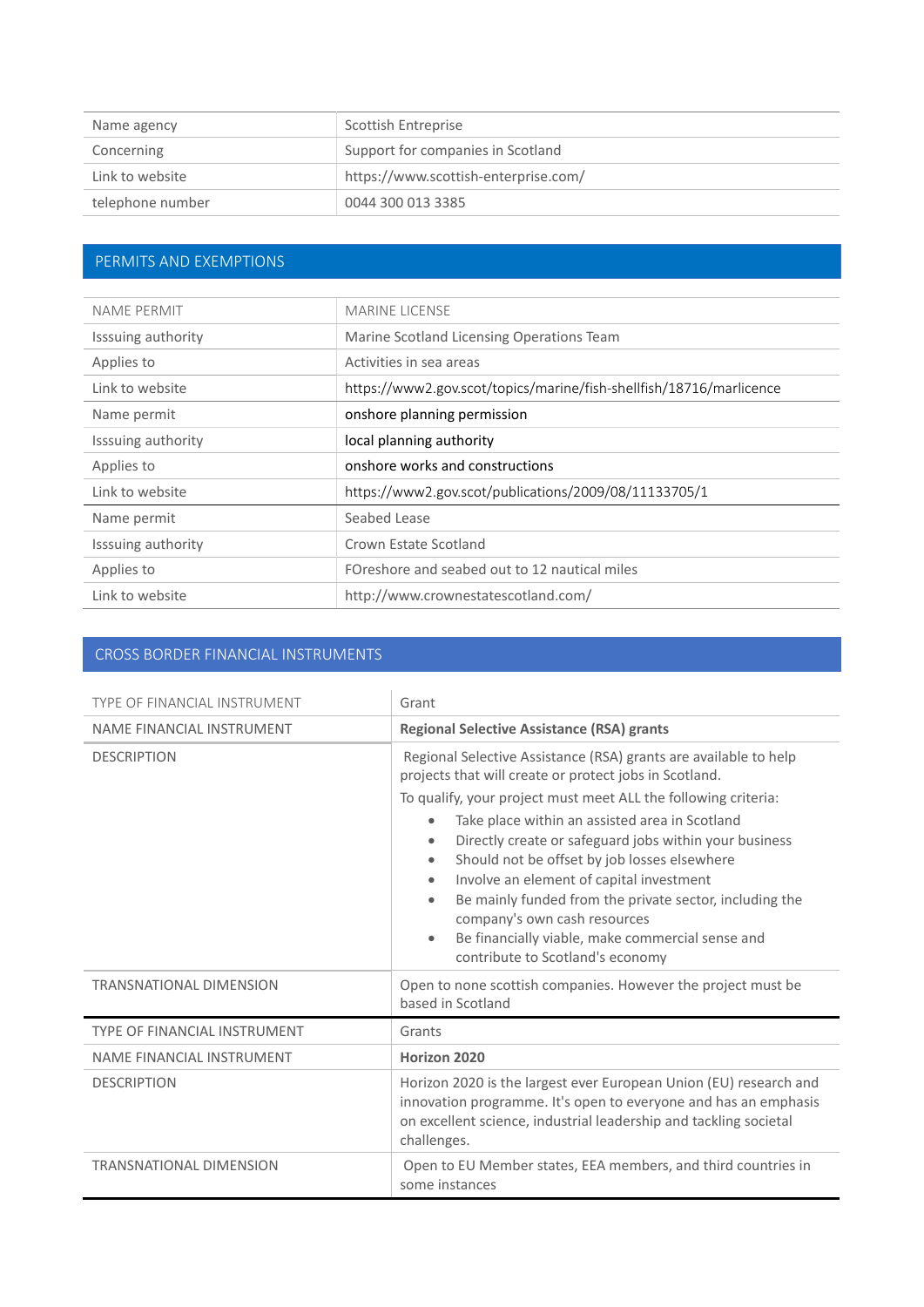| <b>TYPE OF FINANCIAL INSTRUMENT</b> | Grant                                                                                                                                                                          |
|-------------------------------------|--------------------------------------------------------------------------------------------------------------------------------------------------------------------------------|
| <b>NAME FINANCIAL INSTRUMENT</b>    | <b>Interreg Europe</b>                                                                                                                                                         |
| <b>DESCRIPTION</b>                  | A series of grant funding programmes which aim to generate<br>cohesion across regions in Europe, and generate regional<br>development.                                         |
| <b>TRANSNATIONAL DIMENSION</b>      | Must include other regions in Europe                                                                                                                                           |
| <b>TYPE OF FINANCIAL INSTRUMENT</b> | Debt/equity                                                                                                                                                                    |
| NAME FINANCIAL INSTRUMENT           | <b>Energy Investment Fund (EIF)</b>                                                                                                                                            |
| <b>DESCRIPTION</b>                  | EIF funds are awarded where an evident gap in the funding of a<br>project has emerged that would prevent it from reaching<br>completion.                                       |
| <b>TRANSNATIONAL DIMENSION</b>      | Open to non-scottish companies, but must be for projects in                                                                                                                    |
|                                     | Scotland                                                                                                                                                                       |
| <b>TYPE OF FINANCIAL INSTRUMENT</b> | Grant                                                                                                                                                                          |
| NAME FINANCIAL INSTRUMENT           | <b>European Maritime and Fisheries Fund</b>                                                                                                                                    |
| <b>DESCRIPTION</b>                  | Supports activities in the blue economy. Almost half of this fund is<br>used to support SMEs. A €71m grant funding programme called Blue<br>Economy is funded through the EMFF |
| <b>TRANSNATIONAL DIMENSION</b>      | Open to countries across Europe                                                                                                                                                |
| TYPE OF FINANCIAL INSTRUMENT        | Debt                                                                                                                                                                           |
| NAME FINANCIAL INSTRUMENT           | <b>Innovfin EDP</b>                                                                                                                                                            |
| <b>DESCRIPTION</b>                  | EIB debt product used to fund energy demonstration projects.                                                                                                                   |

## SME ORIENTED INCUBATOR SUPPORT



# **National Oceanography Centre**

NATURAL ENVIRONMENT RESEARCH COUNCIL

| NAME:              | Marine Robotics Innovation Centre Hub                                                                                                                                              |
|--------------------|------------------------------------------------------------------------------------------------------------------------------------------------------------------------------------|
| <b>MAIN TOPICS</b> | Specialist engineering and test facilities to nurture collaborative engagements<br>between companies developing technology for marine autonomous systems and<br>leading academics. |
| ADRESS             | National Oceanography Centre, European Way Southampton SO14 3HZ                                                                                                                    |
| <b>WEBSITE</b>     | http://noc.ac.uk/innovationcentre                                                                                                                                                  |



NAME European Marine Science Park

MAIN TOPICS The rich marine resources of the Highlands of Islands of Scotland underpin a vibrant and growing economic cluster based on marine science. This includes innovative enterprises, world-class research, excellent locations and facilities, a skilled talent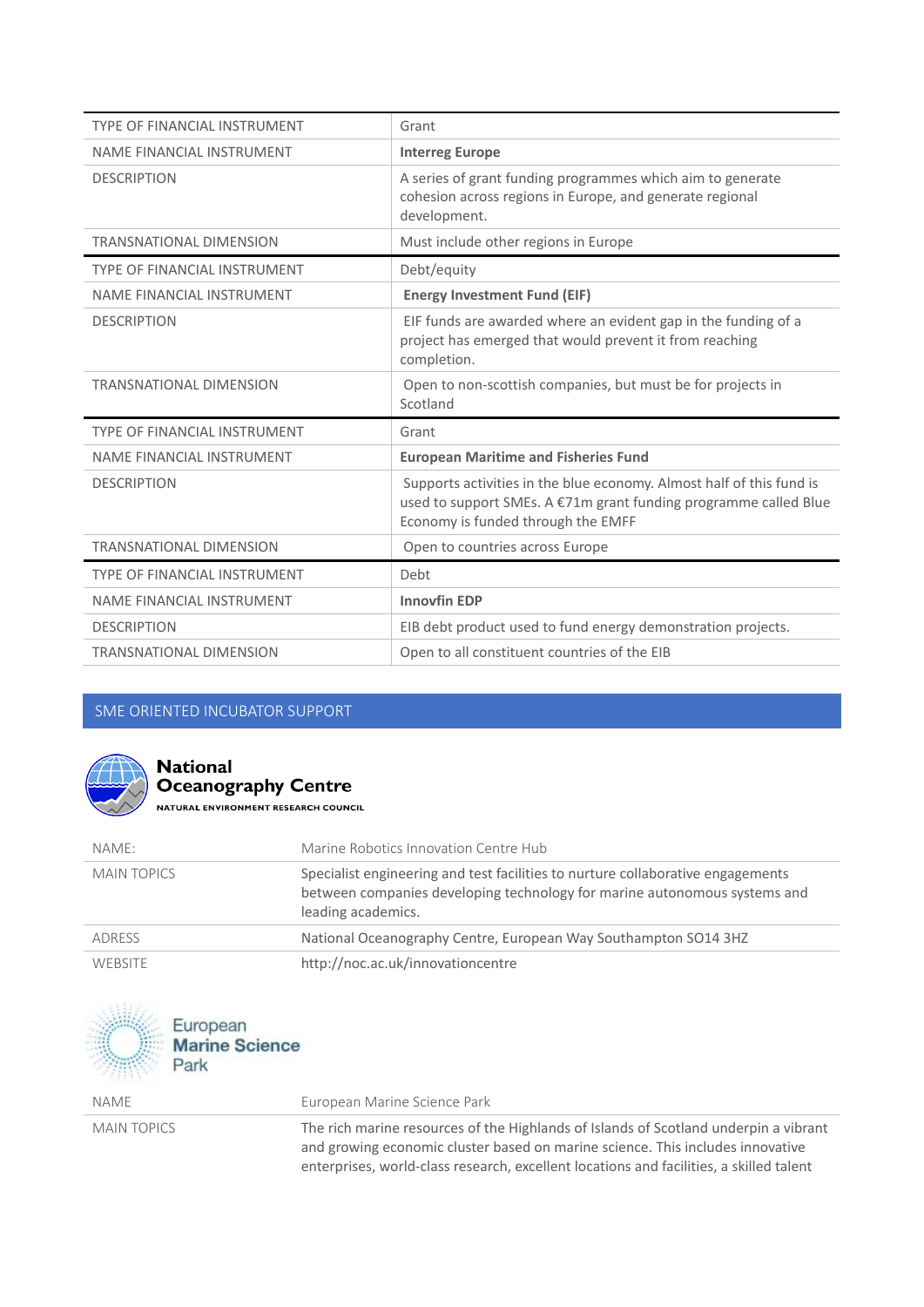|         | pool, strong government support for business and close links between policy<br>makers, industry and academia. |
|---------|---------------------------------------------------------------------------------------------------------------|
| ADRESS  | Highlands and Islands Enterprise, European Marine Science Park, Malin House<br>Dunbeg, Oban, PA37 1SZ         |
| WEBSITE | www.europeanmarinesciencepark.co.uk                                                                           |



| NAME               | FDF Blue Lab                                                                                                                                                                                                                                        |
|--------------------|-----------------------------------------------------------------------------------------------------------------------------------------------------------------------------------------------------------------------------------------------------|
| <b>MAIN TOPICS</b> | Blue Lab is EDF Energy's innovation accelerator $-$ created to play an instrumental<br>role to improve the lives of consumers by harnessing the latest technologies,<br>developing energy services and testing the new business models of tomorrow. |
| ADRESS             | 329 Portland Rd, Hove BN3 5SU                                                                                                                                                                                                                       |
| <b>WEBSITE</b>     | https://www.edfenergy.com/bluelab/blue-lab-challenge                                                                                                                                                                                                |

## PROTOTYPING AND LABORATORY/TESTING INFRASTRUCTURES AND CO‐WORKING SPACES



| NAME                      | European Marine Energy Centre                                                                                                                        |
|---------------------------|------------------------------------------------------------------------------------------------------------------------------------------------------|
| <b>TYPE OF TECHNOLOGY</b> | WAVE, TIDAL, OFFSHORE WIND, ENERGY STORAGE, ENERGY MANAGEMENT                                                                                        |
| <b>FACILITIES</b>         | GRID CONNECTED OPEN SEA TEST SITES, ONSHORE SUB-STATIONS, HYDROGEN<br>PRODUCTION AND STORAGE, ENVINRONMENTAL MONITORING, PTO TEST RIG,<br>MICRO-GRID |
| TRI I FVFI                | $5 - 8$                                                                                                                                              |
| <b>WEBSITE</b>            | FMFC.ORG.UK                                                                                                                                          |



| <b>NAME</b>               | Scottish Association of Marine Science                                                              |
|---------------------------|-----------------------------------------------------------------------------------------------------|
| <b>TYPE OF TECHNOLOGY</b> | ROBOTICS, AQUACULTURE, ALGAE, SEAWEED,                                                              |
| <b>FACILITIES</b>         | RESEARCH VESSELS, ROBOTICS TEST FACILITIES, LAB FACILITIES, SWAWEED<br>HATCHERY, ARTICIFICIAL REEFS |
| TRI I FVFI                | $2 - 8$                                                                                             |
| <b>WEBSITE</b>            | HTTPS://WWW.SAMS.AC.UK/                                                                             |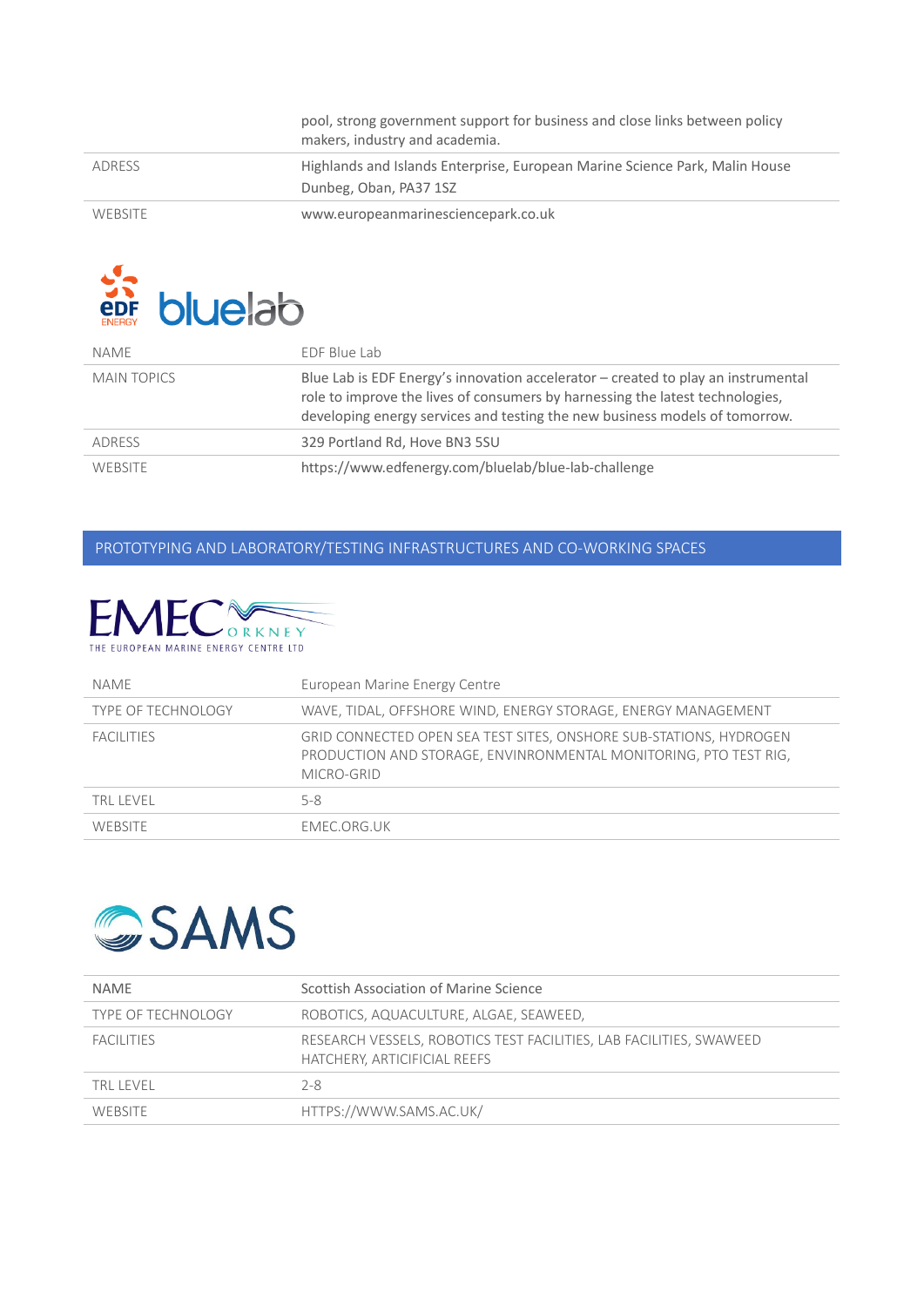

| <b>NAME</b>               | FLOWAVE                                                 |
|---------------------------|---------------------------------------------------------|
| <b>TYPE OF TECHNOLOGY</b> | OFFSHORE RENEWABLES (WIND, WAVE, TIDAL), ROBOTICS, AUVS |
| FACILITIES                | TEST TANK                                               |
| TRI I FVFI                | $2-5$                                                   |
| WEBSITE                   | HTTPS://WWW.FLOWAVETT.CO.UK/                            |



| <b>NAMF</b>               | ORE CATAPULT                                                                                                                                |
|---------------------------|---------------------------------------------------------------------------------------------------------------------------------------------|
| <b>TYPE OF TECHNOLOGY</b> | OFFSHORE WIND, WAVE ENERGY, TIDAL ENERGY                                                                                                    |
| <b>FACILITIES</b>         | Robotics and Autonomous Systems, Powertrains, Wind turbine rotor blade,<br>electricial infrastructure, subsea foundations and substructures |
| TRI I FVFI                | $2 - 8$                                                                                                                                     |
| <b>WEBSITE</b>            | HTTPS://ORE.CATAPULT.ORG.UK/                                                                                                                |